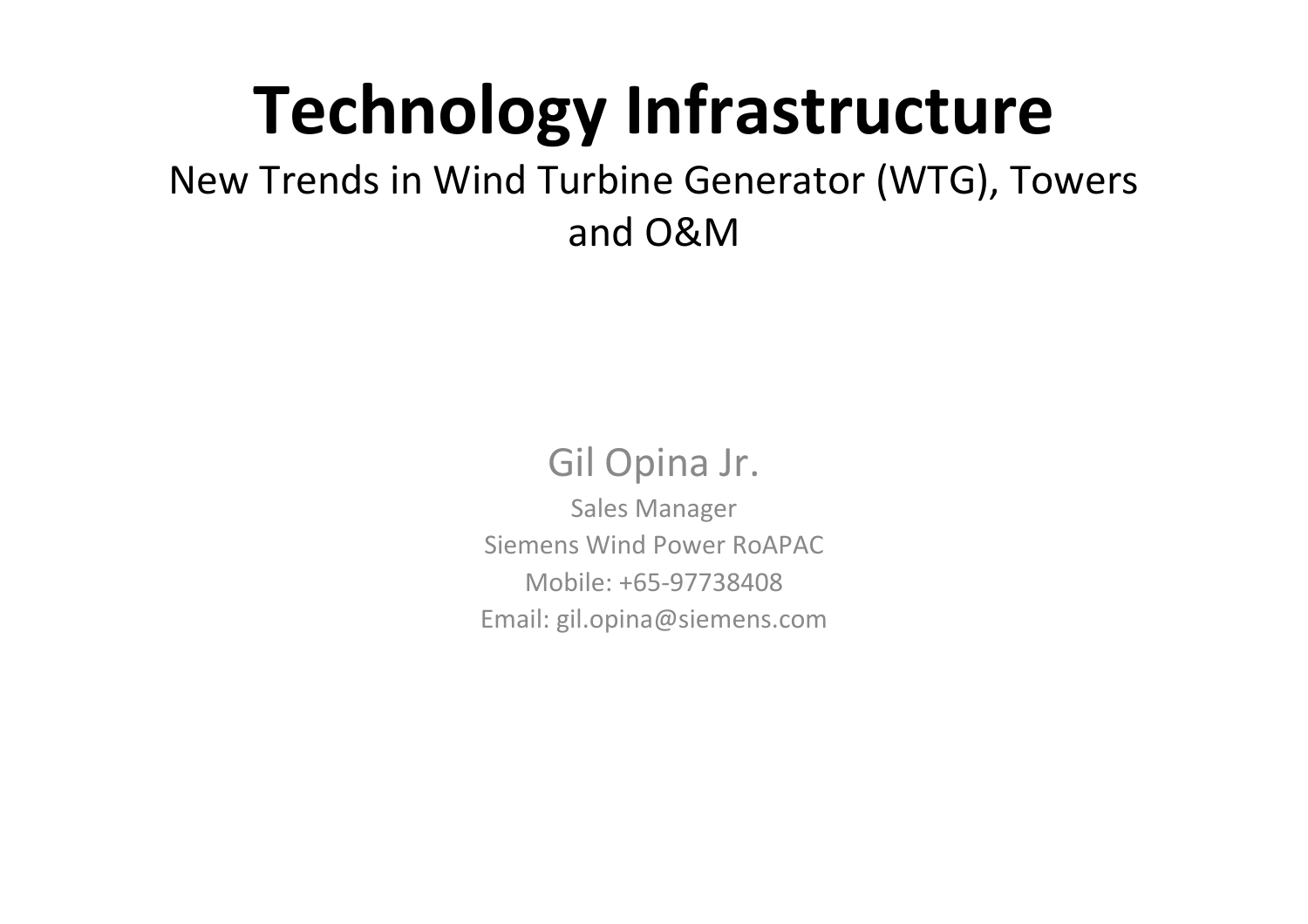### General Site Condition in the Asian **Extreme wind atlas for Western N Pacific**



#### **Source: 2006 Riso - DTU Study**

**Sites with challenging terrain**

### Region

- $\triangleright$  Higher extreme wind
- $\triangleright$  High turbulence sites due to terrain
- $\triangleright$  Transport and erection challenges due to mountainous topography
- $\triangleright$  Limitation in civil infrastructure
- $\triangleright$  Medium average wind speed



**Source: North Luzon, Philippines Google Earth Map**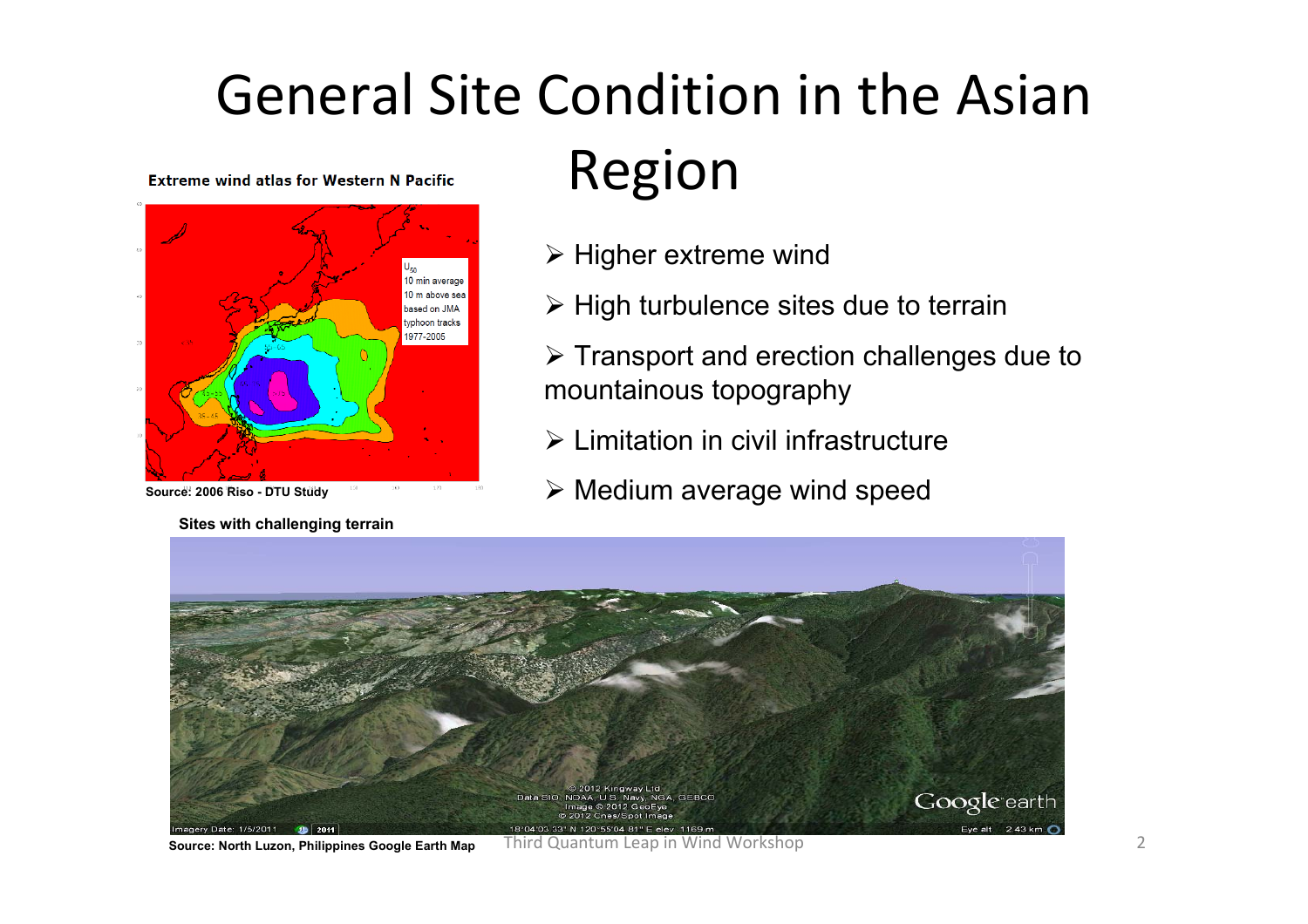# WTG Classification

Based on IEC 61400-1 standard:

| <b>WTG Class</b>          |            |      | Ш    |
|---------------------------|------------|------|------|
| Vref (m/s)                | 50         | 42.5 | 37.5 |
| Ve50 (m/s)                | 70         | 59.5 | 52.5 |
| $\sqrt{\frac{Vave(m/s)}}$ | 10         | 8.5  | 7.5  |
| Turbulence<br>Intensity   | $A = 0.18$ |      |      |
|                           | $B = 0.16$ |      |      |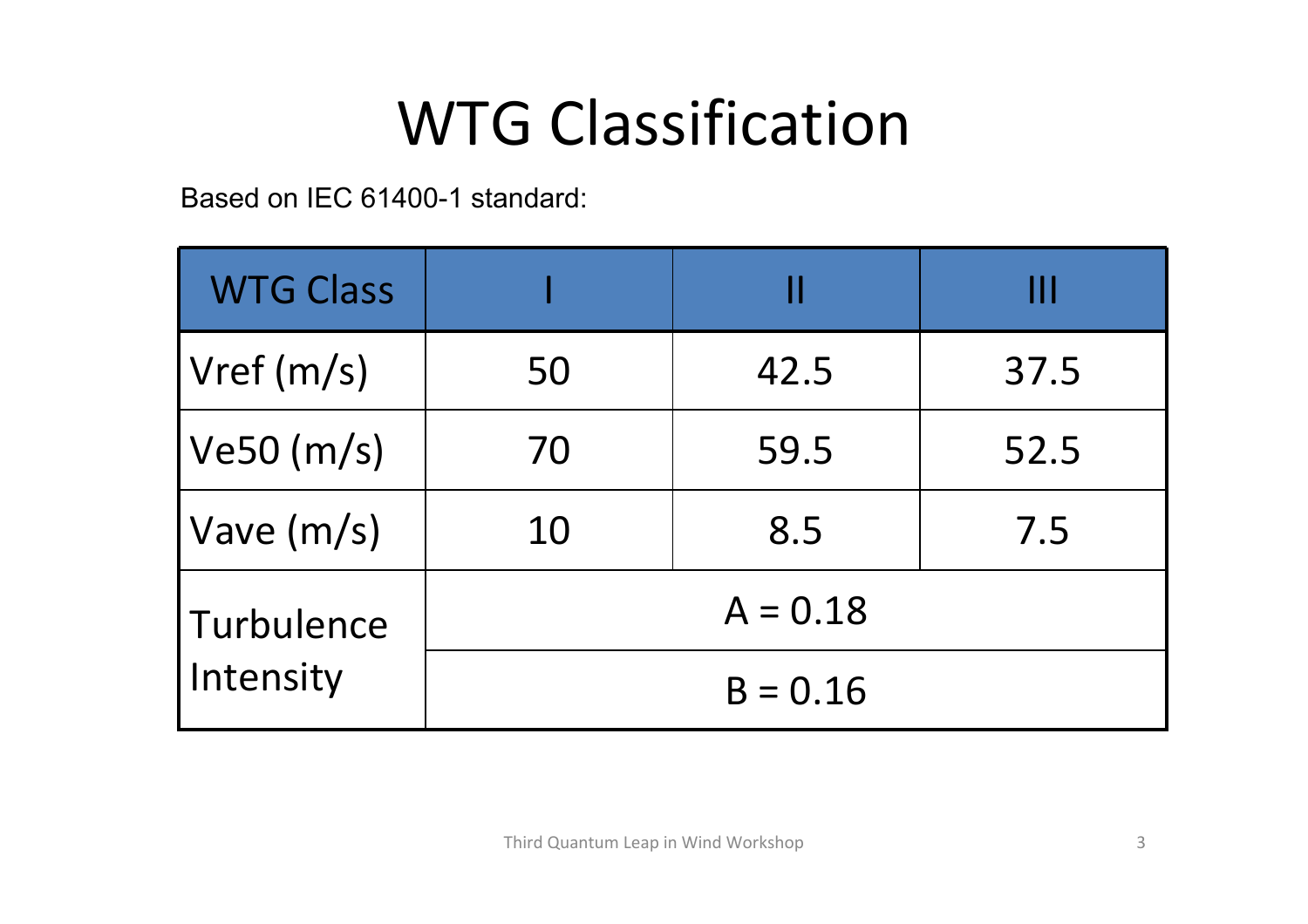## WTG Technological Developments

 Lighter, more flexible and longer blades with increased load strength

- Use of permanent magnet direct drive technology
- Full Scale Frequency Converter
- $\triangleright$  Yaw control system with option for back-up generator for site specific application
- Condition monitoring on critical components of the turbine